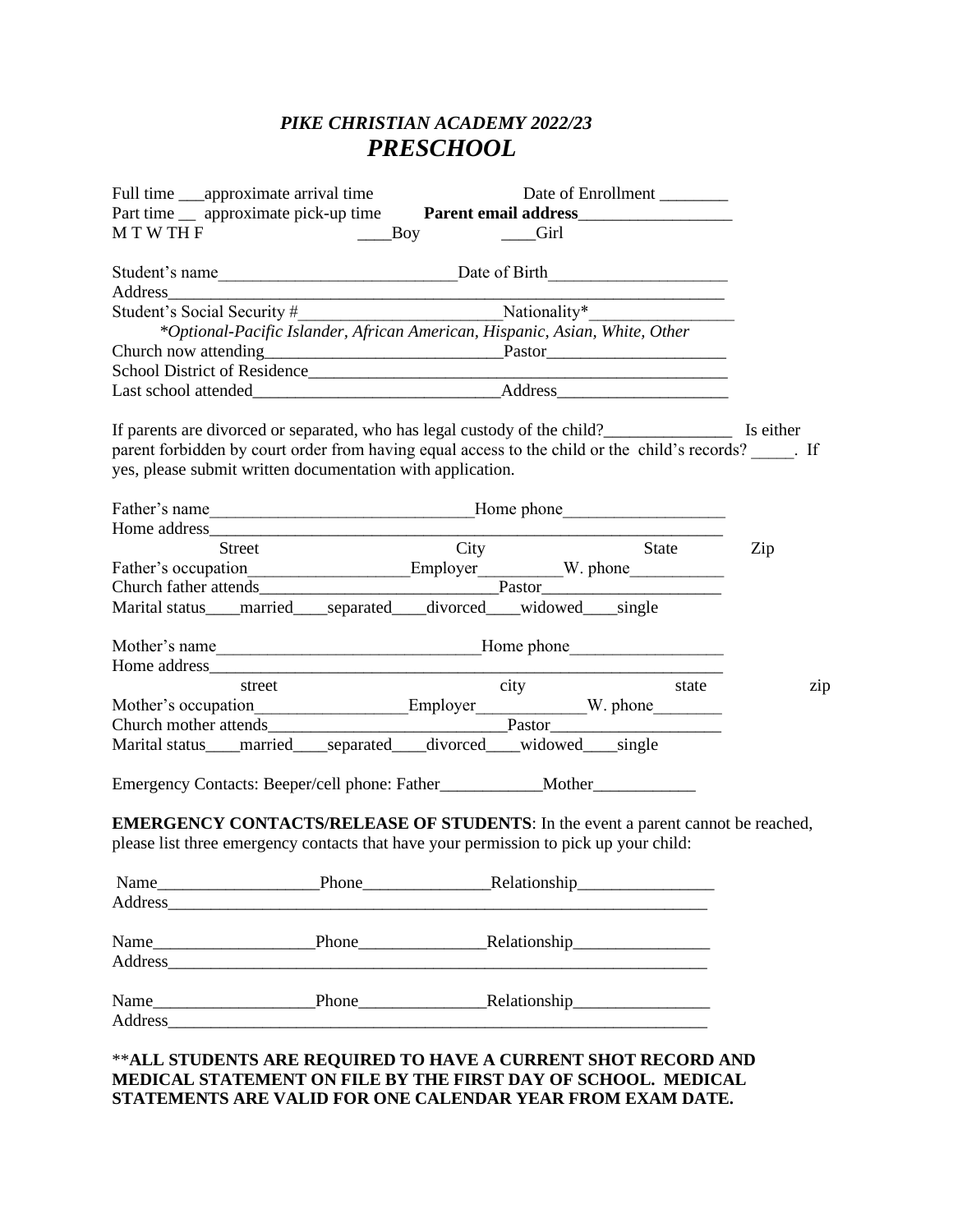#### **Pike Christian Academy Emergency Medical Authorization Form (Ohio Revised Code 3313.712)**

| School Year: 2022/23                                   |                       | <b>Address</b>                                                                                                                                                   |  |  |  |  |
|--------------------------------------------------------|-----------------------|------------------------------------------------------------------------------------------------------------------------------------------------------------------|--|--|--|--|
|                                                        |                       |                                                                                                                                                                  |  |  |  |  |
|                                                        |                       | Parent Email: Parent Telephone: Parent Telephone:                                                                                                                |  |  |  |  |
|                                                        |                       | <b>Purpose: Emergency Medical:</b> To enable parents and guardians to authorize the provision of emergency treatment for children who                            |  |  |  |  |
|                                                        |                       | become ill or injured while under school authority, when parents or guardians cannot be reached.                                                                 |  |  |  |  |
|                                                        |                       | Residential Parent or Guardian Mother's Name______________________________Daytime Phone: _____________________                                                   |  |  |  |  |
|                                                        |                       | Residential Parent or Guardian Father's Name ____________________________Daytime Phone: ______________________                                                   |  |  |  |  |
|                                                        |                       | Name of Relative or Childcare Provider ________________________________Daytime Phone: ________________________                                                   |  |  |  |  |
|                                                        |                       |                                                                                                                                                                  |  |  |  |  |
|                                                        |                       |                                                                                                                                                                  |  |  |  |  |
|                                                        |                       | If your child takes any medications, please list medication and reason taken<br>Please list any health problems you wish the school to know.                     |  |  |  |  |
| <b>Heart Disease</b><br><b>Diabetes</b><br>Chicken Pox | Tuberculosis Epilepsy | Please check any of the following your child has had or currently has:<br>Measles Rheumatic Fever<br>$\_\_\_\$ Mumps<br>Asthma<br>$\overline{\phantom{a}}$ Other |  |  |  |  |

#### **Part I. – To Grant Consent**

I hereby give consent for the following medical care providers and local hospital to be called: Doctor\_\_\_\_\_\_\_\_\_\_\_\_\_\_\_\_\_\_\_\_\_\_\_\_\_\_\_\_\_\_\_Phone\_\_\_\_\_\_\_\_\_\_\_\_\_\_\_\_\_\_\_\_\_\_\_\_\_\_\_\_\_\_

| Dentist              | Phone |
|----------------------|-------|
| Medical Specialist   | Phone |
| Local Hospital       | Phone |
| Emergency Room Phone |       |

Complete either Part I or Part II below. **Do not complete both.**

\_\_\_\_\_\_\_\_\_\_\_\_\_\_\_\_\_\_\_\_\_\_\_\_\_\_\_\_\_\_\_\_\_\_\_\_\_\_\_\_\_\_\_\_\_\_\_\_\_\_\_\_\_\_\_\_\_\_\_\_\_\_\_\_\_\_\_\_\_\_\_\_.

In the event reasonable attempts to contact  $\overline{me}$  have been unsuccessful, I hereby give  $\overline{my}$  consent for (1) the administration of any treatment deemed necessary by above-named doctor, or, in the event the designated preferred practitioner is not available, by another licensed physician or dentist; and (2) the transfer of the child to any hospital reasonably accessible. This authorization does not cover major surgery unless the medical opinions of two other licensed physicians or dentists, concurring in the necessity for such surgery, are obtained prior to the performance of such surgery. Facts concerning the child's medical history including allergies, medications being taken, and any physical impairments to which a physician should be alerted are:

\_\_\_\_\_\_\_\_\_\_\_\_\_\_\_\_\_\_\_\_\_\_\_\_\_\_\_\_\_\_\_\_\_\_\_\_\_\_\_\_\_\_\_\_\_\_\_\_\_\_\_\_\_\_\_\_\_\_\_\_\_\_\_\_\_\_\_\_\_\_\_\_\_\_\_\_\_\_\_\_\_\_\_\_\_\_\_\_\_\_\_\_\_\_\_\_\_\_\_\_\_\_\_\_\_\_\_\_\_\_\_\_\_.

Signature of Parent/Guardian

#### **Part II. Refusal to consent:**

I do NOT give my consent for emergency medical treatment of my child. In the event of illness or injury requiring emergency treatment, I wish the school authorities to take the following action:

Date Signature of Parent/Guardian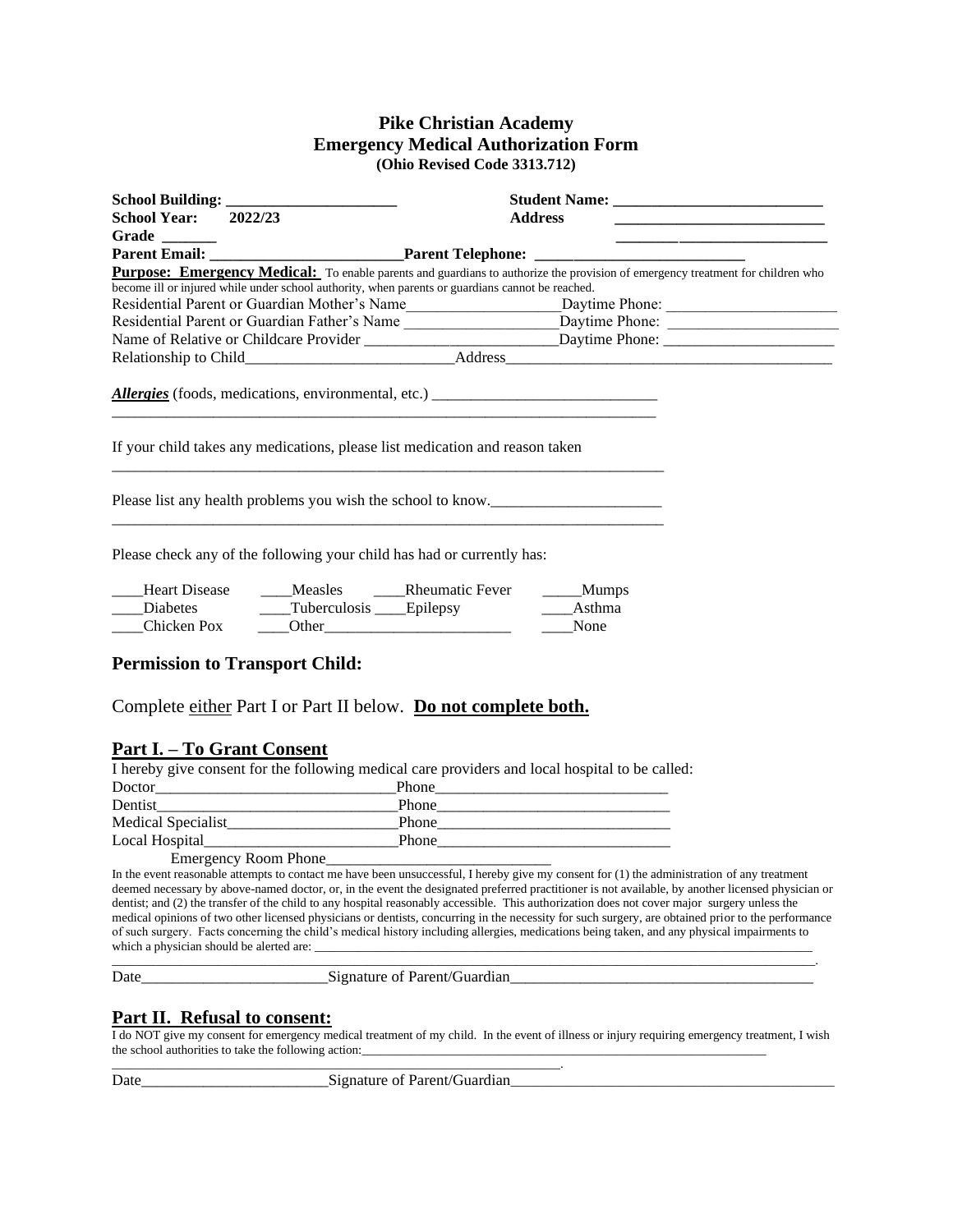# ONE-CALL NOW

Please list three phone numbers that you would like to have listed for the one-call program. (Automated calling service alerting parents to: reminders of school events, school closings, early dismissals, school emergencies, etc.)

Phone # 1: \_\_\_\_\_\_\_\_\_\_\_\_\_\_\_\_\_\_\_\_\_\_\_ Phone # 2: \_\_\_\_\_\_\_\_\_\_\_\_\_\_\_\_\_\_\_\_\_\_\_ Phone  $\# 3$ :

#### **PERMISSION TO TRANSPORT FIELD TRIPS, PRACTICES**

Each year, we transport our students to New Covenant Church to practice for the Christmas program and graduation/closing ceremonies. Please sign below, giving us permission to transport your child/children for these practices. This will eliminate the need to secure signed permission slips each time we do this. I give permission for my children:

1.

2.

3.

to be transported to New Covenant Church (or the designated practice spot) for the purpose of practicing for the Christmas program and graduation/closing ceremonies.

I will not hold the school or any volunteer driver responsible in the event of an accident.

\_\_\_\_I am willing to help transport children to and from these practices.

 $\angle$  Signature of parent(s)/guardian Date  $\angle$ 

#### **SCHOOL ROSTER**

I give permission for our name, address and phone number to be posted on the classroom roster.

 $_$  Signature of parent(s)/guardian Date  $_$ 

#### **MEDIA PERMISSION SLIP**

PCA often advertises in the newspaper, etc. We also like to submit articles, with pictures, about events that happen here at school. We may also desire to post school pictures on our school website. Please indicate your preferences below, giving us permission to use your child's picture in our advertisement. Thank You

Student Name T/We give permission for the above named student's picture to be used in newspaper articles, advertisement, etc. Please check only those media outlets that you approve.\_\_\_

\_\_\_\_Newspaper advertisement \_\_\_\_\_\_Newspaper activity articles \_\_\_\_\_\_\_School web site postings

\_\_\_\_\_\_\_\_\_\_\_\_\_\_\_\_\_\_\_\_\_\_\_\_\_\_\_\_\_\_\_\_ \_\_\_\_\_\_\_\_\_\_\_\_\_\_\_\_\_\_\_\_\_\_\_\_\_\_\_\_\_\_ Signature of Mother Signature of Father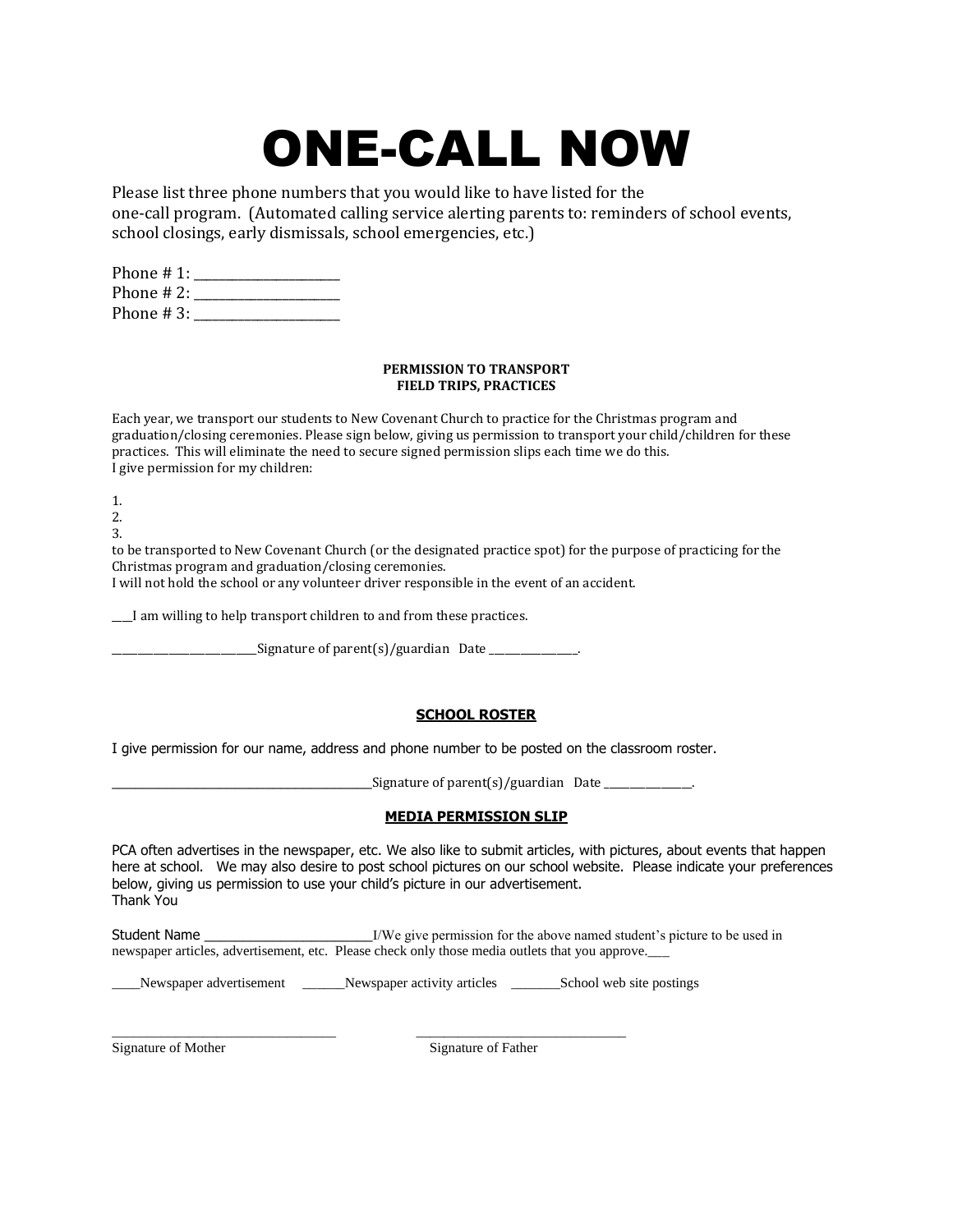# Parent Agreement

As a parent of a student enrolled in the Pike Christian Academy Preschool, I hereby agree to the following:

I have read and been given a copy of the Basic School Rules, Discipline Policy, Tuition and Fees, and the Statement of Faith. . I agree to support the rules of the school, their discipline policy and do not oppose their Statement of Faith being taught to my child.

I understand that the PCA Preschool operates on a pre-pay basis and I will pay accordingly. I agree to pay tuition charges according to the designated schedule. **I understand that registration and book fees are due at the time of registration, and that the first month's tuition is due by September 1st .** 

I understand that the mission of Pike Christian Academy is to provide a quality education without compromise to all seeking a Christ-centered environment; to challenge students to submit to the Lordship of Jesus Christ; and to motivate students to develop spiritually, intellectually, socially, culturally and physically. My signature below indicates that I am seeking a Christ-centered environment for my child's education and I will cooperate with the school in accomplishing the goals of this mission in the life of my child.

Mother's signature Date

\_\_\_\_\_\_\_\_\_\_\_\_\_\_\_\_\_\_\_\_\_\_\_\_\_\_\_\_\_\_\_\_\_\_\_\_ \_\_\_\_\_\_\_\_\_\_\_\_\_\_\_\_\_

Father's signature Date

\_\_\_\_\_\_\_\_\_\_\_\_\_\_\_\_\_\_\_\_\_\_\_\_\_\_\_\_\_\_\_\_\_\_\_\_ \_\_\_\_\_\_\_\_\_\_\_\_\_\_\_\_\_

**Failure to cooperate with the terms of this agreement will result in the withdrawal of your child from Pike Christian Academy.**

> MEDICAL STATEMENT 2022/23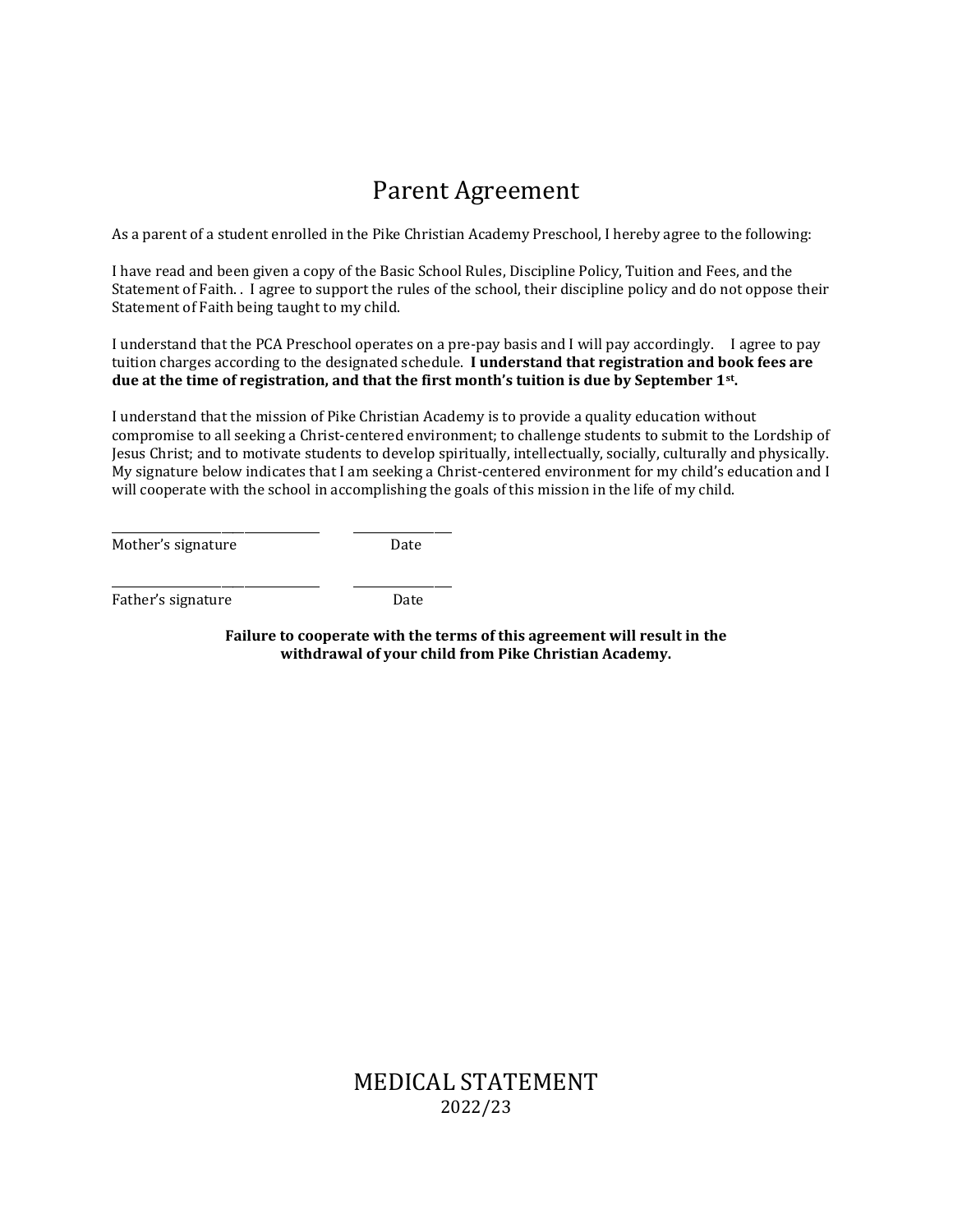This is to certify that I have examined

(child's name) \_\_\_\_\_\_\_\_\_\_\_\_\_\_\_\_\_\_\_\_\_\_\_\_\_\_\_\_\_\_\_\_\_\_\_\_\_\_\_\_\_\_\_\_\_\_\_\_\_\_\_\_\_\_\_\_\_\_\_\_\_

DOB (month/day/year), \_\_\_\_\_\_\_\_\_\_\_\_\_\_\_\_\_\_\_\_\_ on \_\_\_\_\_\_\_\_\_\_\_\_\_\_\_\_\_\_\_\_\_\_\_\_\_\_\_\_

 **Date**

• Medical statement is not valid without a date

And have found that the child had the immunizations required by Section 3313.671 of the Revised Code for admission to school, or has had the immunization required by the state department of health for infants and toddlers or is to be exempted from these requirements for medical or religious reasons.

| Vaccine for                    | Date | Dose 1 | Dose 2 | Dose 3 | Dose 4 | Dose 5 |
|--------------------------------|------|--------|--------|--------|--------|--------|
| Diphtheria, Tetanus, Pertussis |      |        |        |        |        |        |
| Hepatitis B                    |      |        |        |        |        |        |
| Haemophilus b                  |      |        |        |        |        |        |
| Measles, Mumps, Rubella        |      |        |        |        |        |        |
| Polio                          |      |        |        |        |        |        |
| Varicella, Zoster (chickenpox) |      |        |        |        |        |        |

Based upon his medical history and physical condition at the time of this examination, the child is free from communicable disease and is in suitable condition to receive child care.

\_\_\_\_\_\_\_\_\_\_\_\_\_\_\_\_\_\_\_\_\_\_\_\_\_\_\_\_\_\_\_\_\_\_\_\_\_\_ \_\_\_\_\_\_\_\_\_\_\_\_\_\_\_\_\_\_\_\_\_\_\_\_\_\_\_\_\_\_\_\_\_\_\_ Print Name of Physician **Signature of Physician**

Street Address City City

\_\_\_\_\_\_\_\_\_\_\_\_\_\_\_\_\_\_\_\_\_\_\_\_\_\_\_\_\_\_\_\_\_\_\_\_\_\_ \_\_\_\_\_\_\_\_\_\_\_\_\_\_\_\_\_\_\_\_\_\_\_\_\_\_\_\_\_\_\_\_\_\_\_

\_\_\_\_\_\_\_\_\_\_\_\_\_\_\_\_\_\_\_\_\_\_\_\_\_\_\_\_\_\_\_\_\_\_\_\_\_\_ (\_\_\_\_\_)\_\_\_\_\_\_\_\_\_\_\_\_\_\_\_\_\_\_\_\_\_\_\_\_\_\_\_ Zip Code Telephone number

## **PIKE CHRISTIAN ACADEMY PRESCHOOL Tuition and Fees 2022/23**

**Registration Fee:** \$40.00 per child

\$55.00 per family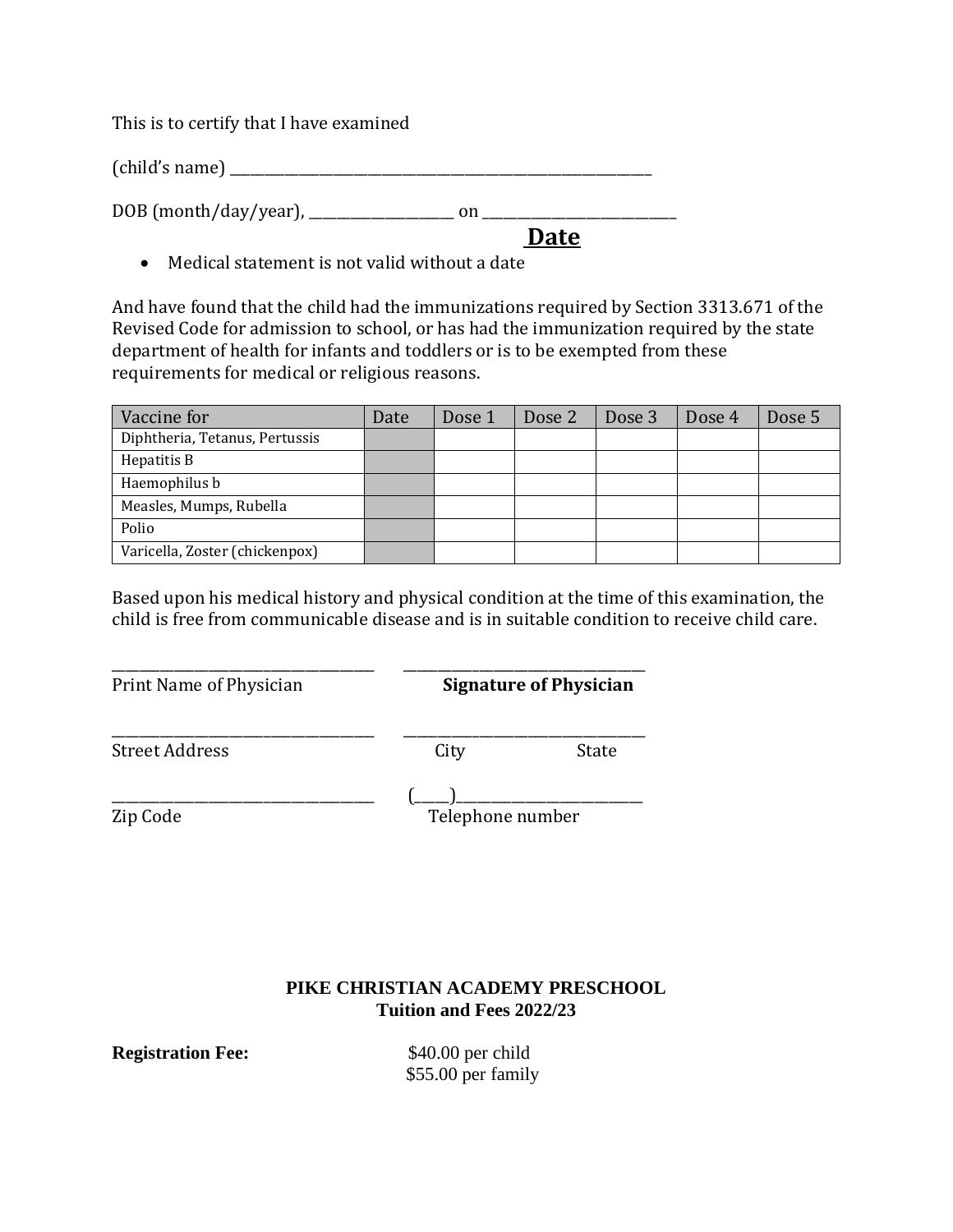**Book Fee:** \$60.00 *Beginning July 1st, Registration will be \$60 per child, \$75 per family and books will be \$80.00*  Registration and book fees are to be paid before the first day of school.

**Part time:** \$290.00 per month (this can consist of 5 mornings or 3 full days) **Full time:** \$330.00 per month **Lunch**: \$3.00 per day (subject to change after lunch program audit) There is a minimum of \$290 per month; (which is equivalent to \$72.50 per week or \$14.50 per day and full time rate is equivalent to \$82.50 per week or \$16.50 per day).

**PRE-PAY:** All preschool accounts are on a **PRE-PAY** basis. Payment is due at the beginning of each month beginning with **September 1st and the last payment being on May 1st** . Any unpaid balance will be subject to a service charge. Any account not paid in a timely manner will result in your child not attending preschool until the account is paid in full.

**HOURS OF OPERATION:** We are open from 6:30 a.m. to 5:30 p.m. In the event that an emergency arises that keeps you from picking up your child on time (5:30) you will be charged \$5.00 per child for up to 15 minutes late. For 16-30 minutes late you will be charged \$10.00 per child. Repeated late pick-ups may result in withdrawal of your child from Pike Christian Academy.

**MEALS:** 2 snacks (morning and afternoon) are included with tuition. A hot lunch is available for \$3.00 per day.

### **NONDISCRIMINATION POLICY**

"The governing board of the Pike Christian Academy School located at 400 Clough St in Waverly, Ohio, 45690 has adopted the following racial nondiscriminatory policies."

"The Pike Christian Academy School recruits and admits students of any race, color or ethnic origin to all its rights, privileges, programs and activities. In addition, the school will not discriminate on the basis of race, color or ethnic origin in the administration of its educational programs and athletics/extracurricular activities. Furthermore, the school is not intended to be an alternative to court or administrative agency ordered, or public school district initiated desegregation."

"The Pike Christian Academy School will not discriminate on the basis of race, color, or ethnic origin in the hiring of its certified or non-certified personnel."

# **BASIC SCHOOL RULES**

The following list of school rules are those essential policies of which we require all our students to be aware and to which they are expected to adhere.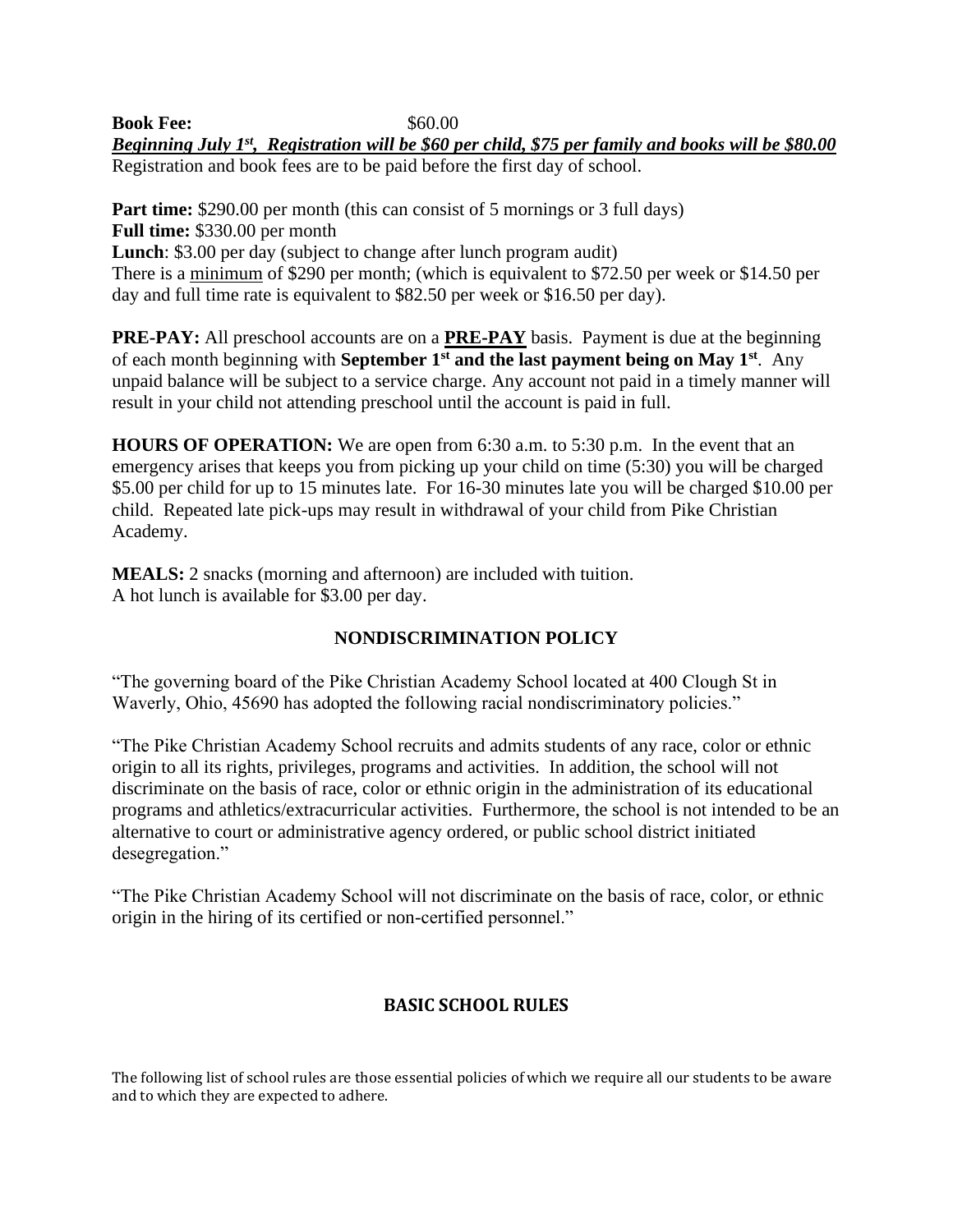- 1. Students are expected to cooperate with basic Christian standards of behavior, etiquette and conversation.
- 2. Teachers and staff are to be treated with respect. There should be no talking back or arguing. Prompt and cheerful obedience is expected. Requests from the teachers should not have to be repeated.
- 3. No chewing gum, video games, giga pets, guns, or knives or anything that is determined to be a distraction from learning is allowed on school grounds.
- 4. Students are expected to treat all of the school's materials and facilities, as well as the belongings of others, with respect and care. This includes all text books distributed to students. (Parents will be charged for lost or damaged books).

#### **ILLNESS POLICY**

This policy shall be in effect for all students at Pike Christian Academy (Preschool – Twelfth Grade). The purpose of this policy is to keep the transmission of illnesses among the children to an absolute minimum.

If your child has had vomiting, diarrhea, or fever of 100.0 or higher (that would be 99.0 under the arm) after 4:00 pm of the previous day, do not send them to school. If your child has gone to the doctor and has been prescribed an antibiotic, they may not return to school until they have been taking the antibiotic for at least 24 hours.

If your child has head lice, they may not return to school until all nits are removed from the hair, even if the child has been treated.

Please be informed that if your child becomes ill at school (vomits, develops a fever of 100.0 or higher, has diarrhea or head lice is found) you will be called and expected to pick up your child in a timely manner. We really do not have adequate space for taking care of a sick child and cannot leave the child in contact with the other children.

#### **DISCIPLINE POLICY**

The preschool teacher or latchkey provider is responsible for classroom discipline. The administrator will intervene when asked to do so or if a child exhibits any of the following behaviors:

- 1. Physically harming another child or staff member.
- 2. Disrespectful to other's property or school property.
- 3. Deliberately disobeying instructions or school rules.
- 4. Disrespectful to a teacher or other staff member.
- 5. Inappropriate language.

Each classroom has posted a set of rules. Each child will be taught what they are and will be

expected to follow them. When disciplinary actions must be taken, it will be explained to the child what behavior was inappropriate and why.

Several forms of discipline are used. **First**, removing a child from the situation is known as time out. The child will be separated from the situation for 1 minute for every year of age. Upon returning to activity, the child will explain the reason for time out.

**Second,** denial is used as another method. The child will not have the opportunity to play with or participate in activity taking place, and/or be with a particular person. The limited time frame will be determined by the severity